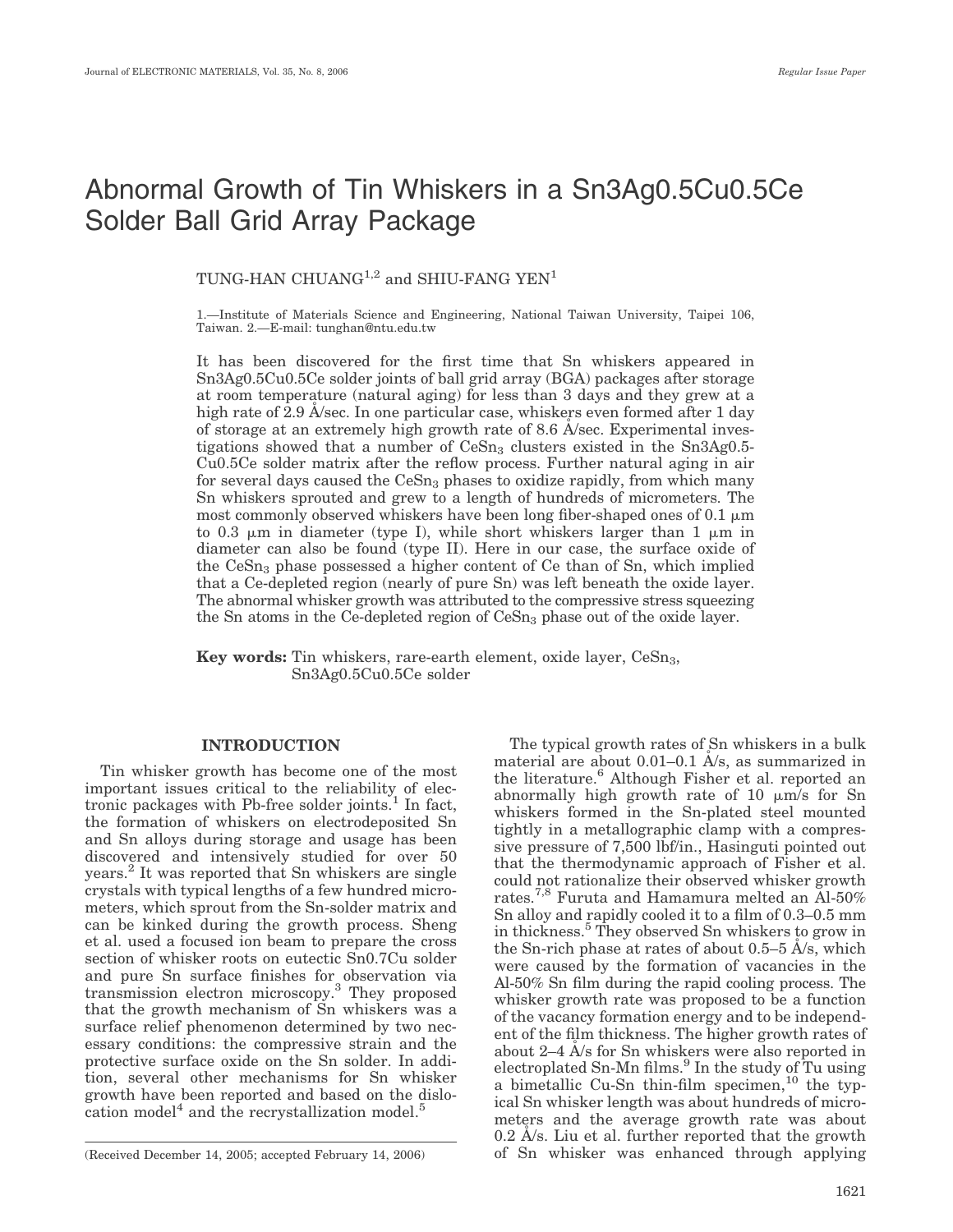electrical current to the Sn  $film.<sup>11</sup>$  The whisker growth rates reached 0.4  $\AA$ /s and 3  $\AA$ /s at the current densities of  $7.5 \times 10^4$  A/cm<sup>2</sup> and  $1.5 \times 10^5$ A/cm<sup>2</sup>, respectively. They also found that the whisker growth rates increased with rising temperature.

For the development of Pb-free solders, rare earth (RE) elements have been added to improve their physical and mechanical properties. Wu et al. reported that a Sn3.5Ag solder containing 0.25 wt.% mixed metal (Ce and La) possessed better wettability, tensile strength, and creep resistance than undoped alloys.<sup>12</sup> Similar favorable effects on wettability and mechanical properties were also obtained for the Sn9Zn solder alloyed with 0.05– 0.1 wt.% mixed metal. $^{13}$  Wu et al. explained that the addition of RE elements helped decrease the interfacial energy between solder and flux, thereby facilitating their interfacial reaction. Chen et al. found that the RE elements induced the refining of microstructure and the formation of needlelike  $Ag<sub>3</sub>Sn$  precipitates in a Sn3.8Ag0.7Cu solder with 0.2 wt.% mixed metal addition, through which a sevenfold increase of creep rupture life was attained. $^{14}$  In another recent study on the constructive relations of creep behaviors, Chen et al. indicated that the creep stress exponents for Sn3.8Ag0.7Cu0.1RE solder joints were 8.2 and 14.6 at low and high stresses, respectively, both of which were higher than those for the case of undoped Sn3.8Ag0.7Cu.<sup>15</sup>

In a series of our investigations on the microstructure and reliability of rare-earth elements containing Pb-free solder joints, an amazingly rapid whisker growth has been observed and discovered in a Sn3Ag0.5Cu0.5Ce solder ball grid array (BGA) package. It was evidenced that after storage at room temperature (natural aging) for several days, the Sn whiskers began to from and grow at a high rate of 2.9 A/s. In one particular case, whiskers were induced after storage in air for only 1 day at an extremely high growth rate of 8.6  $A/s$ . Such a phenomenon of early appearance and rapid growth of Sn whiskers in the naturally aged solder joints of electronic packages has not been previously reported in the literature.

#### EXPERIMENTAL

For the preparation of Ce-doped Sn3Ag0.5Cu solder, a Sn6.6wt.%Ce master alloy was molten at  $1,000^{\circ}$ C under  $10^{-5}$  torr vacuum. The Sn 6.6wt.% Ce master alloy was then added with Ag and Cu and remelted to obtain the Sn3Ag0.5Cu0.5Ce solder. The ingot was rolled to a  $180$ - $\mu$ m-thick plate and punched into a disk of  $400 \mu m$  in diameter. The solder disks were dipped in rosin mildly activated flux, placed on the Ag surface-finished Cu pads of BGA packages, and reflowed in a hotair furnace equipped with five heating zones. The reflow temperature profile was the same as that in a prior work,<sup>16</sup> where the soaking temperature and peak temperature were set at 190°C and 240°C, respectively.

The reflowed specimens were cross sectioned through a row of solder balls, ground with 2,000 grit SiC paper, and polished with  $0.3$ - $\mu$ m Al<sub>2</sub>O<sub>3</sub> powder. The reflowed specimens after polishing were observed via scanning electron microscopy (SEM) and then naturally aged at room temperature in air. After various storage durations, the microstructural change on the specimen surfaces was observed via SEM and their chemical compositions were analyzed using an energy-dispersive x-ray spectrometer (EDX).

#### RESULTS AND DISCUSSION

During the reflow process, the  $0.2$ - $\mu$ m-thick Ag thin film on the Cu pad dissolved rapidly into liquid Sn3Ag0.5Cu0.5Ce solder, resulting in the formation of scallop-shaped  $\eta$ -Cu<sub>6</sub>Sn<sub>5</sub> intermetallic compounds at the solder/pad interface, as shown in Fig. 1a. In the solder matrix, many fine  $Ag<sub>3</sub>Sn$  precipitates and  $\eta$ -Cu<sub>6</sub>Sn<sub>5</sub> intermetallic clusters in small quantities can be found. In addition, certain regions in Fig. 1a are free from both  $Ag<sub>3</sub>Sn$  precipitates and  $\eta$ -Cu<sub>6</sub>Sn<sub>5</sub> intermetallic clusters. The EDX analysis provides evidence that the composition  $(at.\%)$  of these regions is Sn = 25.4:74.6, which corresponds to the  $CeSn<sub>3</sub>$  phase.

Figure 1b shows that, after storage at room temperature (natural aging) for 3 days, the area of  $CeSn<sub>3</sub>$  phase in the Sn3Ag0.5Cu0.5Ce solder matrix becomes much darker in color and the chemical composition (at.%) changes to  $Ce:Sn:O = 20.9:15.8:63.3$ . This result indicates that the  $CeSn<sub>3</sub>$  phase has oxidized very rapidly as compared to the rest of the Sn3Ag0.5Cu0.5Ce solder matrix. In addition, the much higher Ce/Sn ratio (1.32) in oxide layer than that in  $CeSn<sub>3</sub>$  phase (0.33) implies that a partial region of the  $CeSn<sub>3</sub>$  phase beneath the surface oxide should have become Ce depleted or nearly a pure Sn layer. Along with the oxidation of the  $CeSn<sub>3</sub>$  phase, an amazing phenomenon has been observed, that many whiskers have appeared in these oxidized  $CeSn<sub>3</sub>$  regions. With the increase of the storage time to 7 days, more whiskers have sprouted from the oxide layer of  $CeSn<sub>3</sub>$  phase, as shown in Fig. 1c. However, the previously appearing whiskers fail to exhibit obvious growth. Figure 1d reveals that, after storage for 10 days, some whiskers newly formed in other sites of the oxide layer of the  $CeSn<sub>3</sub>$  phase have grown at a very high rate. The maximal lengths of these Sn whiskers are over 50  $\mu$ m. The abnormal growth of Sn whiskers becomes much more fervent after 14 days of storage. Figure 1e shows that the very long whiskers become tangled with one other and even protrude over to neighboring oxidized  $CeSn<sub>3</sub>$  regions. The maximal growth rate of whiskers in this case as calculated is about  $2.9$  A/s.

The CeSn<sub>3</sub> phase possesses a crystal structure of cubic  $L1_2$  with a lattice parameter of 4.72 A. Its density as calculated is  $7.\overline{8}3$  g/cm<sup>3</sup>, which is higher than the Sn3Ag0.5Cu0.5Ce solder matrix (7.38  $g/cm^3$ ).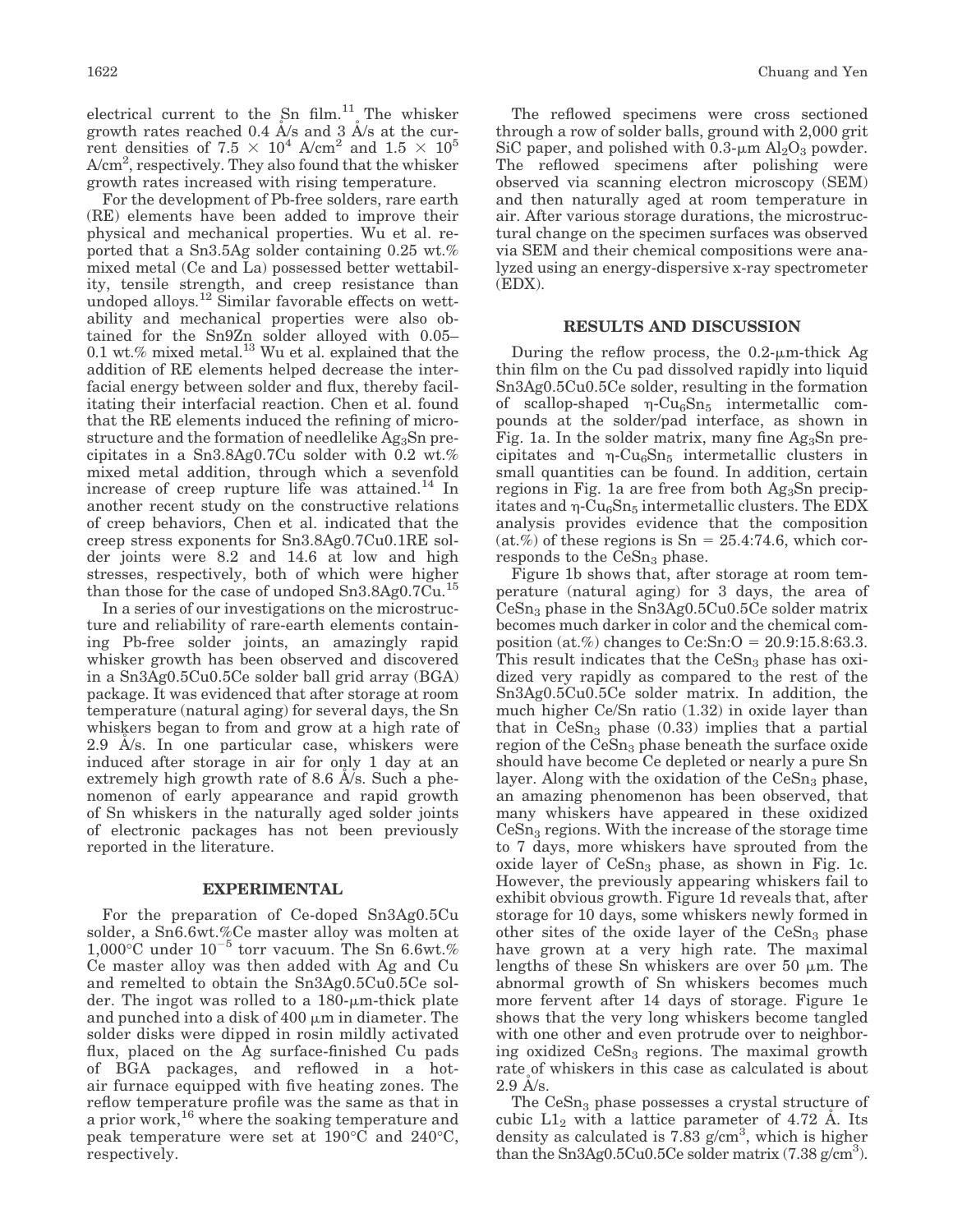

Fig. 1. Whisker growth in a Sn3Ag0.5Cu0.5Ce solder joint after storage at room temperature for various time periods: (a) as-reflowed, (b) 3 days,  $(c)$  7 days,  $(d)$  10 days, and  $(e)$  14 days.

The shrinkage of the  $CeSn<sub>3</sub>$  phase during the solidification process induces a tensile stress on the solder matrix, which causes the cracking of its neighboring  $\eta$ -Cu<sub>6</sub>Sn<sub>5</sub> intermetallic clusters, as evidenced in Fig. 2. After storage at room temperature for 3 days, Fig. 2b shows that the precipitation-free  $CeSn<sub>3</sub>$  regions become highly oxidized and many whiskers have extruded out of the oxide layer of the CeSn<sub>3</sub> phase. By contrast, Sn whiskers appear neither in the  $\eta$ -Cu<sub>6</sub>Sn<sub>5</sub> cluster nor in the Sn3Ag0.5Cu0.5Ce solder matrix. The increase of storage time causes the lengthening of some whiskers in the oxidized  $CeSn<sub>3</sub>$  regions, as shown in Fig. 2c and d. Figure 2e reveals excessive growth of the whiskers after 14 days of storage. Accompanying the drastic growth of whiskers, the solder matrix neighboring the oxidized  $CeSn<sub>3</sub>$  phase has been slightly pushed out (Fig. 2e), which should be attributed to the outward expansion of the surface oxide layer filled with large amounts of Sn whiskers.



Fig. 2. Another example of whisker growth in a Sn3Ag0.5Cu0.5Ce solder joint after storage at room temperature for various time periods: (a) asreflowed, (b) 3 days, (c) 7 days, (d) 10 days, and (e) 14 days.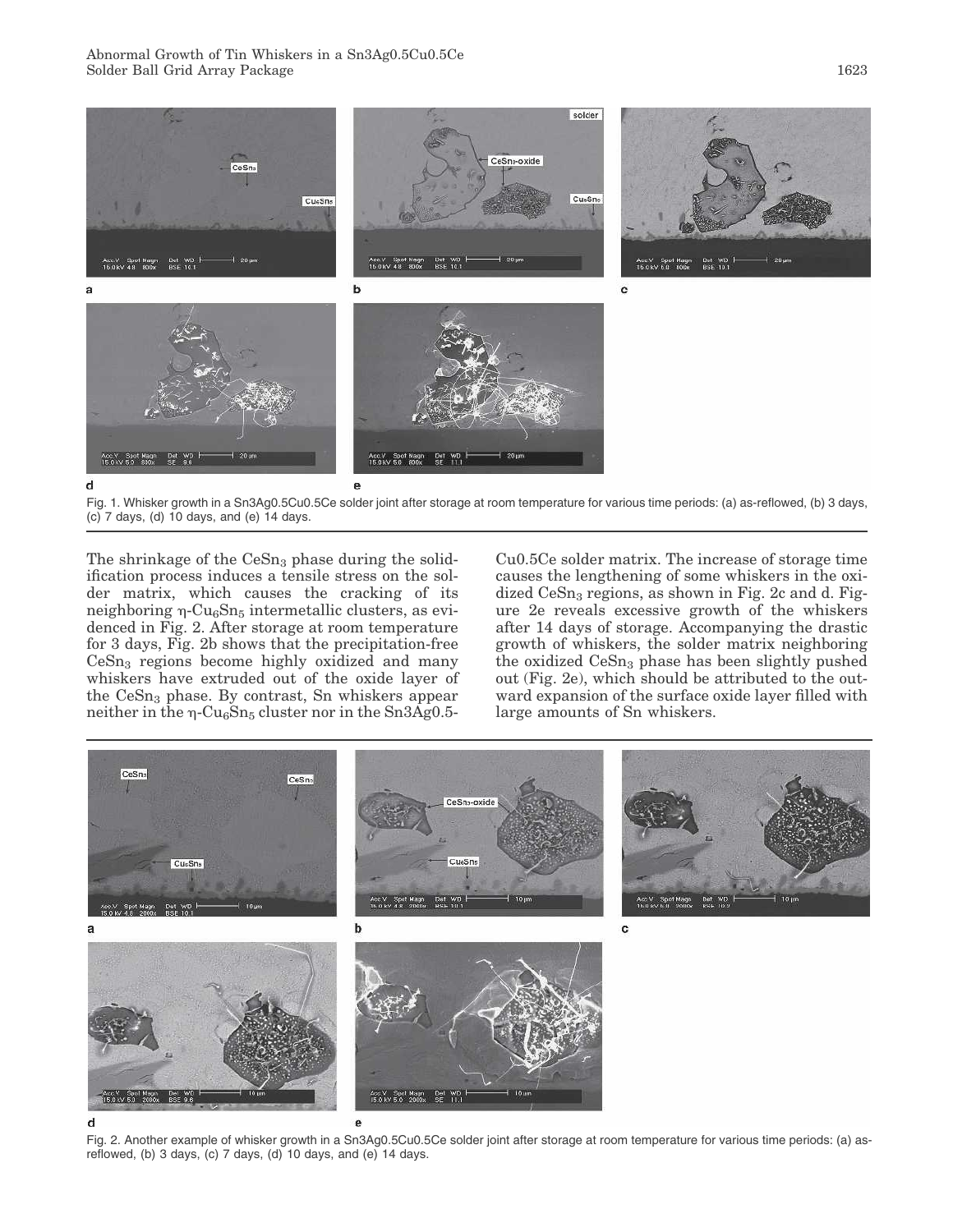The morphology of whiskers observed in these Sn3Ag0.5Cu0.5Ce solder joints can be summarized as types I and II, which can coexist on the same oxide layer of the  $CeSn<sub>3</sub>$  phase (Fig. 3). The type I whiskers possess a smaller diameter of  $0.1-0.3 \mu m$ , which can grow to a length of over several hundred micrometers. Figure 4 shows the typical morphology of this type of whiskers. It can also be seen in Fig. 4a that the tip of the whisker curls up like a whisker ring. Figure 4b shows the root of this whisker and also reveals a kinking phenomenon of the tin whisker. It has been evidenced in one particular case that type I whiskers have appeared very early and have grown at an extremely high rate. Figure 5 shows such an example, where many long whiskers are formed on the oxide layer of the  $CeSn<sub>3</sub>$  phase in a Sn3Ag0.5Cu0.5Ce solder joint after storage at room temperature for only 1 day. The growth rate is calculated to be a value of 8.6  $\AA$ /sec. Several type I whiskers, which bind into a whisker bundle, can also be seen extruded at the same spot on the oxidized  $CeSn<sub>3</sub>$  layer, as evidenced in Fig. 6. It can be seen in Fig. 6a that a whisker with a diameter of about 0.4  $\mu$ m sprouts out of the surface oxide layer of the  $CeSn<sub>3</sub>$  phase in a  $Sn3Ag0.5Cu0.5Ce$  solder

joint. The whisker can grow to a length of over  $10 \mu m$  and then separate into three finer whiskers of 0.1  $\mu$ m in diameter, as shown in Fig. 6b. The tips of such a bundle of whiskers are bound together, as also evidenced in Fig. 6b. In addition to type I whiskers, another type of whiskers can be found, which have a larger diameter of over  $1 \mu m$  (type II). Figure 7a shows the typical morphology of such a coarse whisker with a single-edged tip. There is no difference between the roots of type II and type I whiskers, as revealed in Fig. 7b. It is also obvious that type II whiskers grow much more slowly when compared to the growth of type I whiskers. The compositions (at.%) of type I and II whiskers as analyzed by EDX are  $Ce<sub>0.8</sub>Sn<sub>85.1</sub>O<sub>14.1</sub>$  and  $Ce<sub>0.2</sub>$  $\text{Sn}_{79.7}\text{O}_{20.1}$ , respectively. The results indicate that the whiskers have a very high Sn content and only a minor Ce content. The oxygen concentration is much lower than that in the oxide layer  $(Ce_{20.9}Sn_{15.8}O_{63.3})$  of the  $CeSn_3$  phase. This creates a risk for packaging reliability, when such high Sn content in whiskers might lead to short circuits between the solder joints.

It has often been proposed that the driving force for the whisker growth is the relief of internal



Fig. 3. Typical morphology of type I and type II whiskers: (a) overview and (b) higher magnitude of the whisker root.



Fig. 4. Typical morphology of type I whisker in Sn3Ag0.5Cu0.5Ce solder joints: (a) whisker tip and (b) whisker root.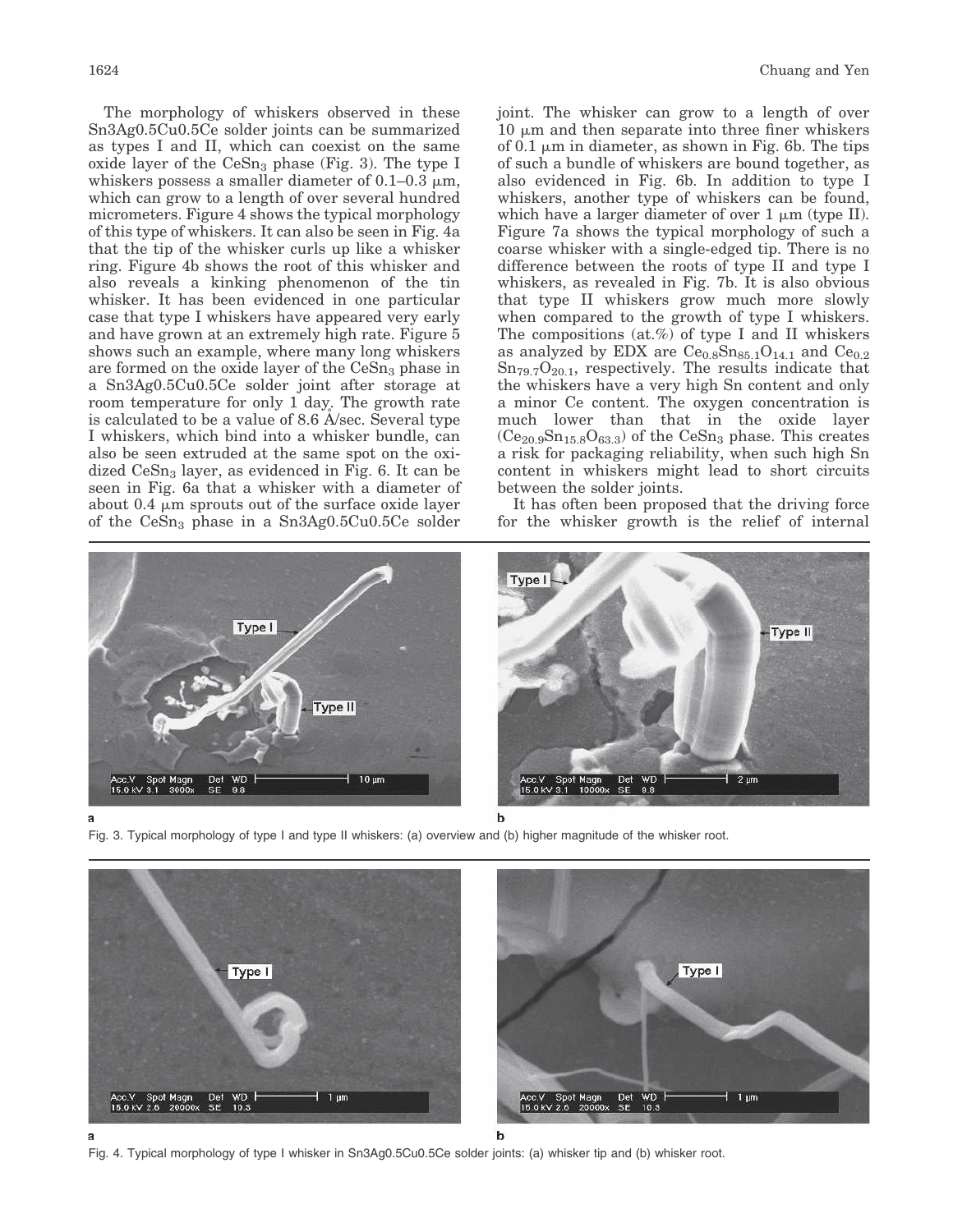Abnormal Growth of Tin Whiskers in a Sn3Ag0.5Cu0.5Ce Solder Ball Grid Array Package 1625



Fig. 5. A particular case occurred in a Sn3Ag0.5Cu0.5Ce solder joint: the Sn whiskers grew at an extremely high rate of 8.6 A/sec after storage at room temperature for 1 day.

compressive stress in the Sn layer plated on a substrate.<sup>6</sup> Lee et al. found that the as-deposited Sn film on a Cu plate possessed a tensile stress (11 MPa), which transformed with the formation of  $Cu<sub>6</sub>Sn<sub>5</sub>$  intermetallics at the Sn/Cu interface to a compressive stress level  $(-8 \text{ MPa})$ . The growth of whiskers caused the release of such a compressive stress. $^{17}$  For the Cu/Sn thin-film interfacial reaction at room temperature, Tu has also shown that a biaxial compressive stress is produced in the Sn film accompanying the  $Cu<sub>6</sub>Sn<sub>5</sub>$  formation that drives the Sn whiskers to grow.<sup>10</sup> Further analysis by Sheng et al. suggested that whiskers sprouted from weaker spots on the Sn surface where the oxide layer had broken, and the whisker roots became localized stress relief centers.<sup>3</sup>

In order to clarify the mechanism of whisker growth in the Sn3Ag0.5Cu0.5Ce solder joints in this study, a specimen was cut across the  $CeSn<sub>3</sub>$  phase, as shown in Fig. 8a. The cross section of this specimen (demonstrated in Fig. 8b) reveals a continuous oxide layer of about  $1 \mu m$  in thickness. Beneath the surface oxide exists the  $CeSn<sub>3</sub>$  phase, as observed for a higher magnification in Fig. 8c, which also reveals that the oxide layer of the  $CeSn<sub>3</sub>$  phase has sunk slightly below the Sn3Ag0.5Cu0.5Ce solder surface after the whisker growth. It has been shown that the Ce content of the whiskers reaches less than 1 at.% and the Sn content more than 80 at.%. The



Fig. 6. Several type I whiskers bound together to form a whisker bundle: (a) whisker root and (b) whisker tip.



Fig. 7. Typical morphology of type II whisker in Sn3Ag0.5Cu0.5Ce solder joints: (a) whisker tip and (b) whisker root.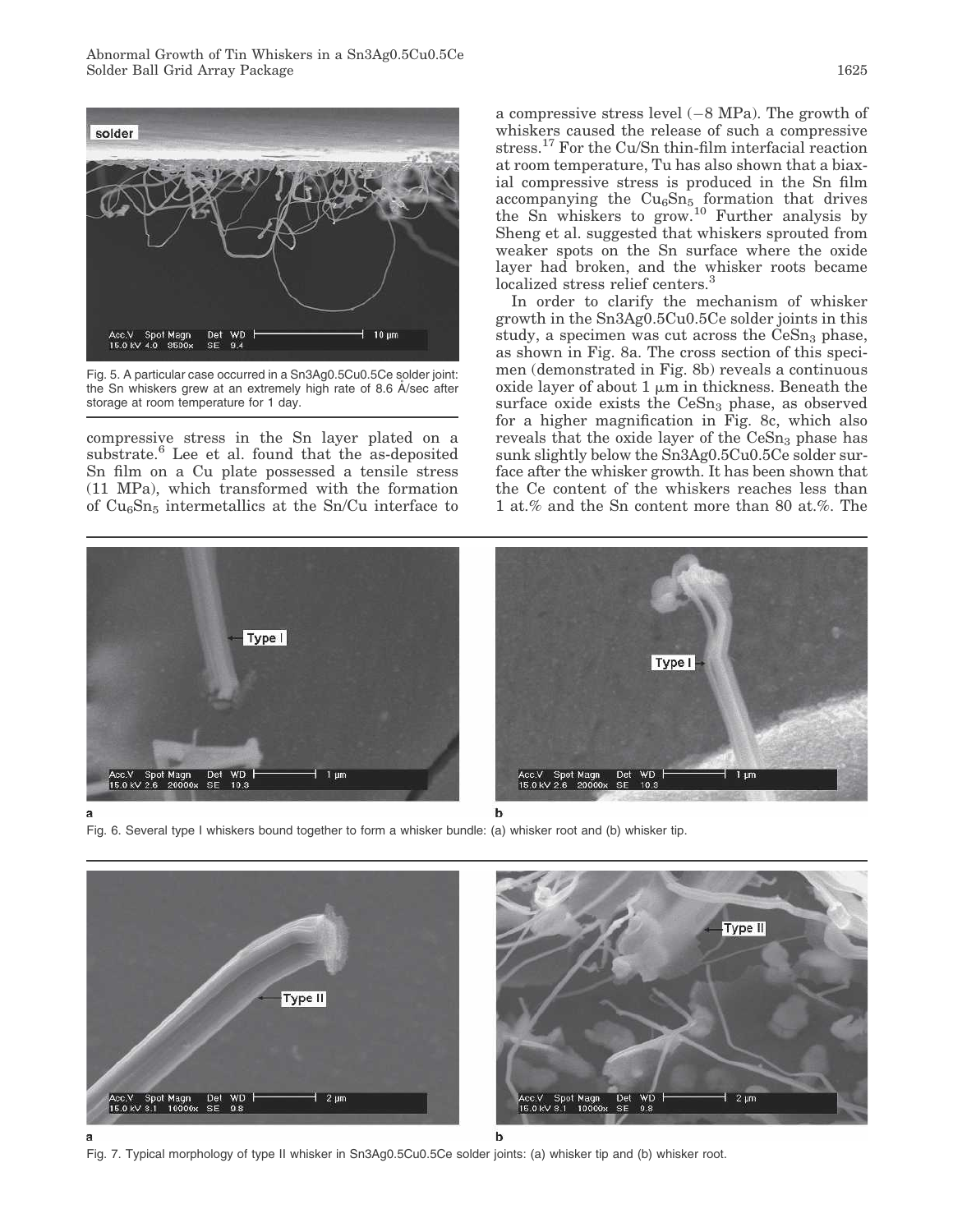

Fig. 8. Three-dimensional cross section of an oxidized CeSn<sub>3</sub> phase with whiskers grown on its surface oxide for a Sn3Ag0.5Cu0.5Ce solder joint after storage at room temperature for 21 days.

fact that the Ce content in whiskers is minor and the Sn content major implies that these whiskers have been extruded from the Ce-depleted region of the  $CeSn<sub>3</sub>$  phase beneath the surface oxide layer. During the storage in air, the surface of the  $CeSn<sub>3</sub>$ phase oxidizes rapidly. Since the Ce element is very active, it reacts predominantly with the oxygen to form an oxide layer on the outer surface of  $CeSn<sub>3</sub>$  and a Ce-depleted region beneath the oxide layer. In addition, the diffusion of oxygen into the  $CeSn<sub>3</sub>$  phase causes the lattice expansion in the Ce-depleted region and upside of  $CeSn<sub>3</sub>$  blocks, as shown in Fig. 9b. The expansion is constrained by the surrounding solder matrix, which introduces compressive stress in the oxygen diffusioned  $CeSn<sub>3</sub>$ region. The compressive stress serves as the driving force to squeeze the Sn atoms in the Ce-depleted region and forces them to sprout from the surface oxide layer of the  $CeSn<sub>3</sub>$  phase, as shown in Fig. 9c. The extrusion of Sn whiskers out of the oxide layer on the Ce-depleted region also causes the oxidized  $CeSn<sub>3</sub>$  phase to sink slightly below the surface of Sn3Ag0.5Cu0.5Ce solder matrix.

The mechanism of abnormal whisker growth in Sn3Ag0.5Cu0.5Ce solder joints can be confirmed in Fig. 10. In this case, the whiskers have not lengthened during storage for 10–14 days, as compared to Fig. 10d and e. The reason for the braking of whisker growth can easily be found in Fig. 10e, that certain plate-shape hillocks have been squeezed out through the edge of  $CeSn<sub>3</sub>$  phase. The composition of these edge hillocks has been evidenced by EDX analyses to be near a pure tin.

## CONCLUSIONS

The addition of rare-earth elements into Pb-free solders has been reported to be a beneficial effect for their wettability, tensile strength, and creep resistance. However, the current study shows that undesirable rapid whisker growth occurs in Sn3.5Ag0.5Cu0.5Ce solder BGA packages. After reflow,  $CeSn<sub>3</sub>$  clusters precipitate in the solder matrix, which oxidize during storing at room temperature for less than 3 days. Accompanying the oxidation of the  $CeSn<sub>3</sub>$  phase, many Sn whiskers with a diameter of 0.1  $\mu$ m to 0.3  $\mu$ m (type I) sprout from the



Fig. 9. Schematic representation of the mechanism for the whisker growth in Sn3Ag0.5Cu0.5Ce solder joints.

oxide layer of the  $CeSn<sub>3</sub>$  phase. Overall, they can grow to a length of over 200 mm after storage for 14 days, which corresponds to a growth rate of 2.9  $A$ /s. In one particular case, the type I whiskers have even been found to appear in a short period of 1 day and to grow at an extremely high rate of  $8.9 \text{ A/s}$ . In addition to type I whiskers, another type of whiskers with diameters larger than  $1 \mu m$  (type II) can also be observed. These coarse whiskers grow much more slowly in comparison with type I whiskers. The driving force for whisker growth in these RE elementcontaining Sn3Ag0.5Cu0.5Ce solder joints is the expansion of  $CeSn<sub>3</sub>$  lattice due to the diffusion of oxygen, which resulted in a compressive stress to squeeze the Sn atoms out of the Ce-depleted region.